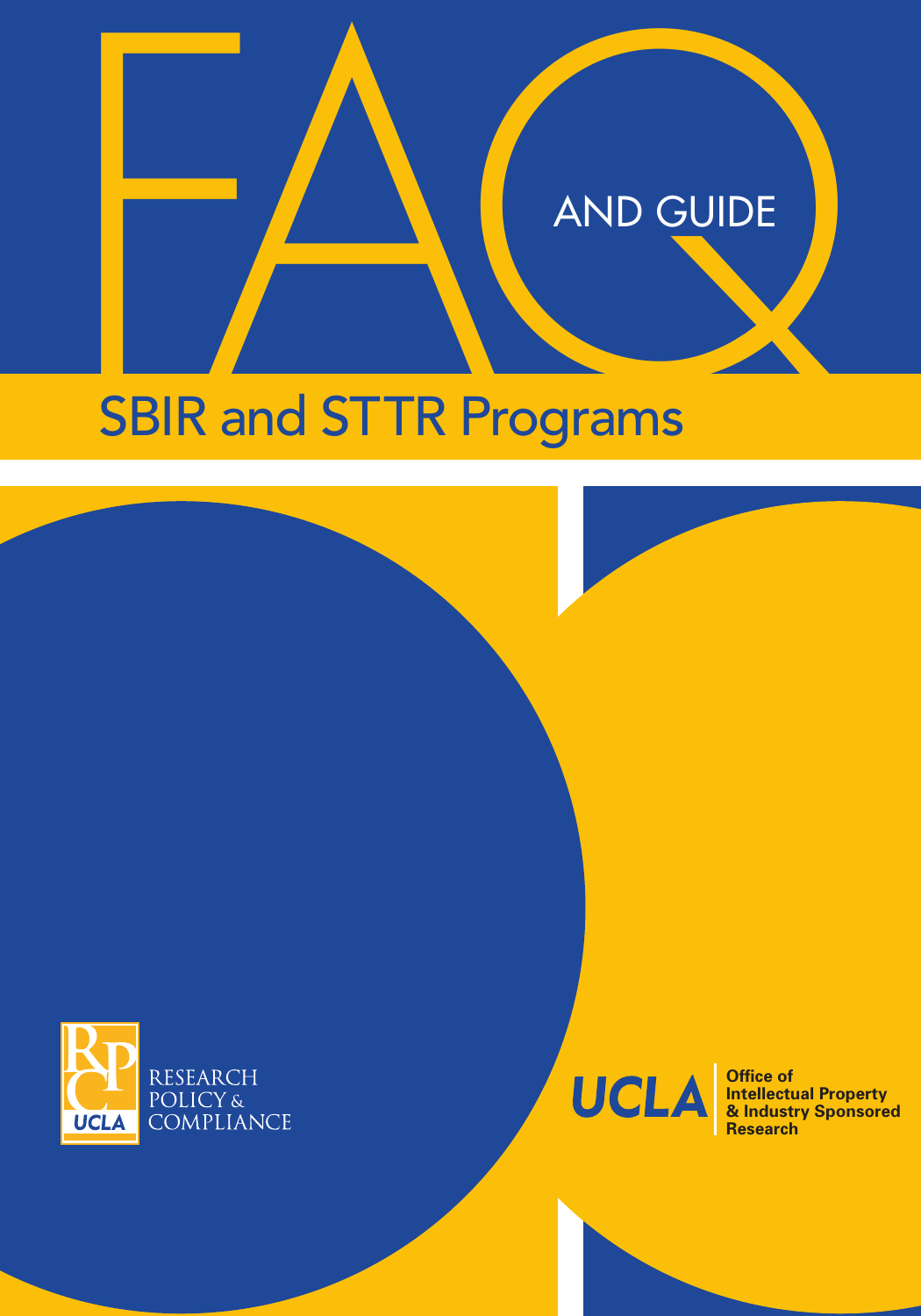Anumber of federal agencies, including the Department<br>of Health and Human Services, the National Science<br>congressionally mandated set-aside funding to support research of Health and Human Services, the National Science Foundation, and the Department of Defense, receive congressionally mandated set-aside funding to support research and development activities under the Small Business Innovation Research (SBIR) and the Small Business Technology Transfer (STTR) programs. Among the goals of SBIR and STTR programs is stimulation of technological innovation and private sector commercialization of technology developed through federallysupported research and development. Only small businesses are eligible to apply for these grants and contracts.

UCLA faculty and other members of the campus research community may be interested in participating in SBIR or STTRfunded research. These activities can facilitate the transfer of technology to improve the well-being and productivity of society and provide valuable experience and knowledge. In addition, startup companies formed by campus inventors to help commercialize and bring breakthrough innovations to market often seek SBIR and STTR funding to support further research and development of technologies invented at UCLA. While these activities are encouraged, they may also give rise to conflict of interest and conflict of commitment issues.

The Research Policy and Compliance (RPC) unit of the Office of the Vice Chancellor for Research works collaboratively with the Office of Intellectual Property and Industry Sponsored Research (OIP-ISR) in the difficult and important challenge of balancing support for entrepreneurial activities with compliance requirements. The following Frequently Asked Questions are intended to guide members of the UCLA research community in addressing and, if possible, resolving, the potential conflict issues that may arise when they want to participate in SBIR or STTR funded research.

UCLA employees who are interested in working with a small company that wants to apply for SBIR or STTR funding are encouraged to contact RPC to discuss possible conflict of interest and/or conflict of commitment issues.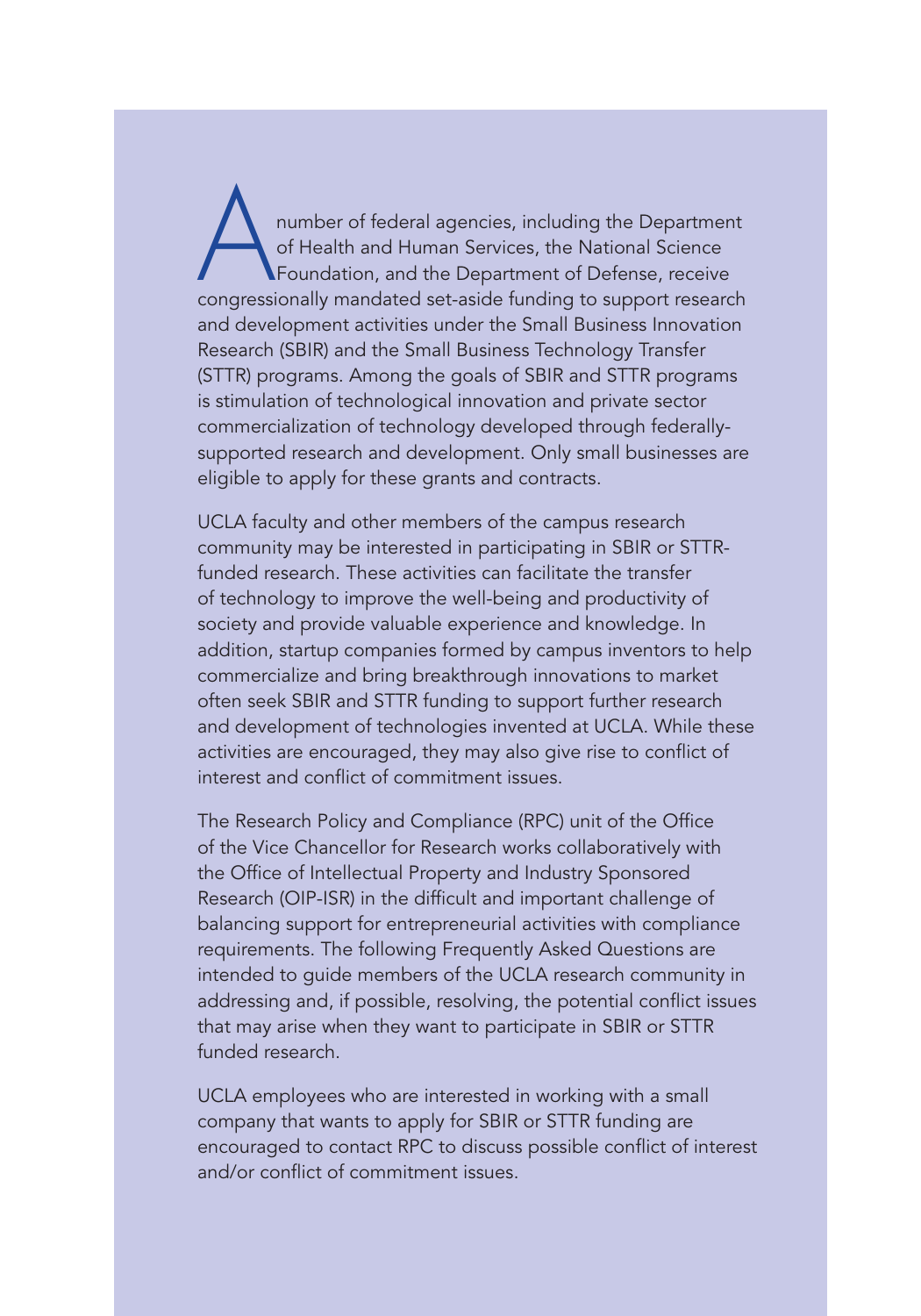## Can UCLA submit an application for an SBIR and STTR contract or grant?

Although many SBIR and STTR applications include subcontracts to universities, under federal regulations, only small businesses may apply for SBIR and STTR funding. STTR guidelines require the small business applicant to formally collaborate with a University or non-profit research institute. SBIR guidelines indicate that this is optional.

### How can UCLA faculty, staff, postdoctoral scholars, and students participate in SBIR and STTR awards?

Typically, this is done by conducting research at UCLA under a subcontract from a small business that has received an SBIR or STTR award. OIP-ISR staff can assist UCLA PIs in completing and submitting paperwork needed to initiate the subaward process.

Plans for proposed research to be conducted at UCLA under an SBIR or STTR subcontract from a small business must be reviewed by the appropriate department chair and academic dean before subcontract proposal materials are forwarded to OIP-ISR. This review is intended to ensure that the proposed work (a) has scientific merit, (b) constitutes a good use of UCLA research facilities, (c) will not compromise the PI's academic responsibilities, (d) is for a unique and specific scope of work distinct from research funded by other outside entities, (e) is for work that does not overlap with the investigator's other research responsibilities, and (f) reflects full cost recovery (direct and indirect), including the PI's time, in the project budget.

Under UC academic personnel policy on outside professional activities, faculty may work with outside companies as consultants. From a conflict of interest and conflict of commitment perspective, it is best for an individual to act either as a consultant to the company on grant-related activities, or as a researcher on a subcontract to UCLA, but not both.

### Can a company established by a UCLA employee apply for an SBIR or STTR award while the founder or an equity holder continues to work at the University?

Yes, but there are some key points to keep in mind. Faculty may not hold a full-time appointment at UC and concurrently serve as the Principal Investigator (PI) of an SBIR or STTR grant for a company. In general the PI for the small business applicant should not be a UCLA employee. The PI for the company and the PI for the UCLA subcontract must be separate individuals. See additional discussion on next page.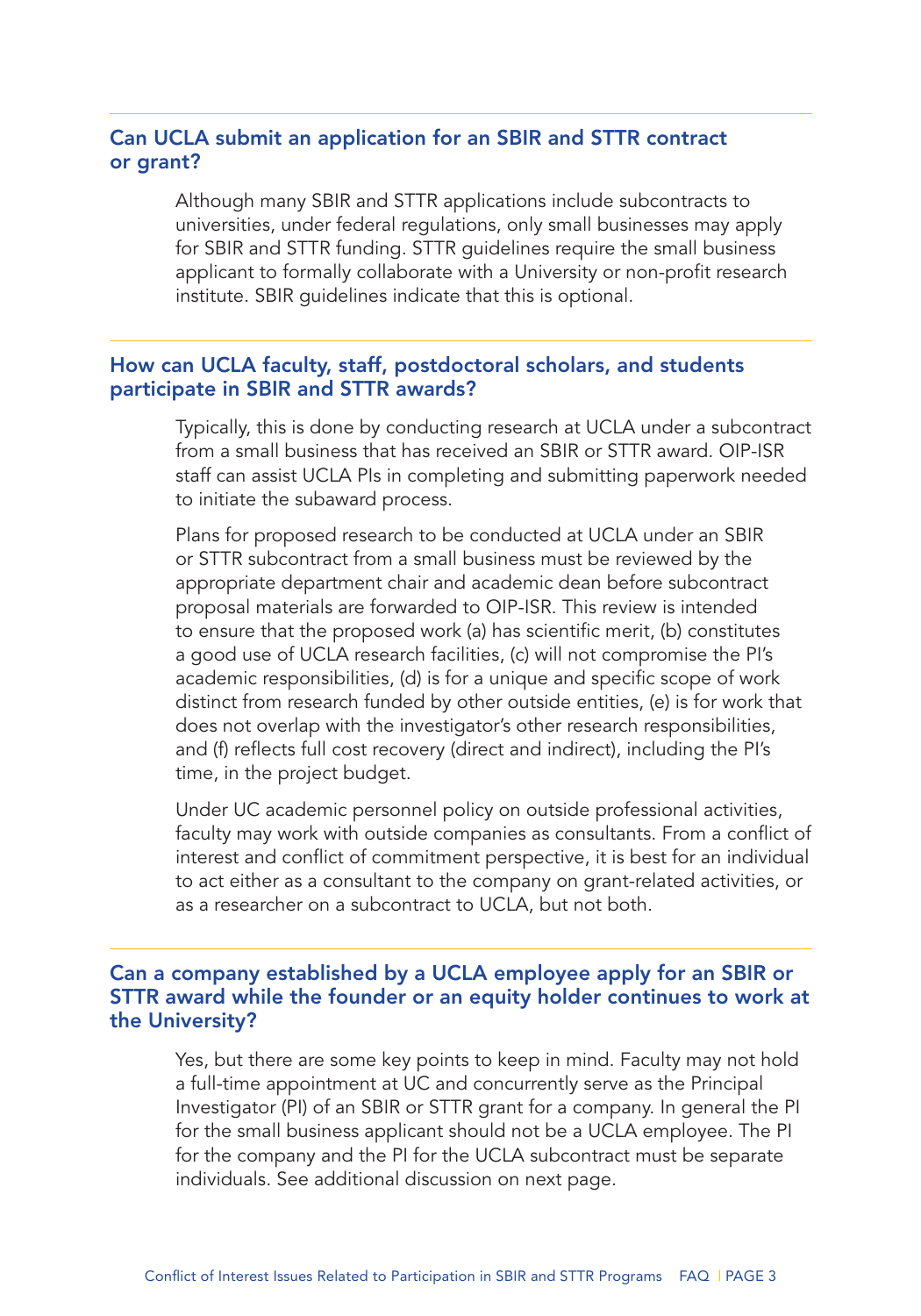### Can a UCLA faculty member hold a management or officer position in the company that applies for SBIR or STTR funding?

Possibly. Acceptance of managerial or salaried positions requires prior approval from the UCLA Vice Chancellor for Academic Personnel. These requests need to be endorsed by the faculty member's chair and dean before being forwarded to the campus Academic Personnel Office for [review. For more, please see http://www.ucop.edu/academic-personnel/\\_](http://www.ucop.edu/academic-personnel/_files/apm/apm-025-07-01.pdf) files/apm/apm-025-07-01.pdf.

# Can the PI of a UCLA subcontract under an SBIR or STTR sit on the scientific advisory board (SAB) or board of directors (BOD) of the company that applied for and received the award?

Yes. Faculty may engage in these types of activities, subject to the time limits and reporting requirements of the UC Policy on Conflict of Commitment, and the outcome of review by the campus Conflict of Interest Review Committee (applicable to those cases in which the investigator has a financial interest in the company that has applied for [and received the grant\). For more information, please see http://www.](http://www.ucop.edu/academic-personnel/_files/apm/apm-025-07-01.pdf) ucop.edu/academic-personnel/\_files/apm/apm-025-07-01.pdf.

### Can a full-time UCLA employee serve as the PI for the small business applicant on an SBIR or STTR proposal?

In general, no. Under federal SBIR guidelines the small business applicant must be the PI's primary employer by the time an award is made and must remain the PI's primary employer for the duration of the project period. Although STTR program guidelines permit University employees to serve as the applicant company's PI, submission of applications for research support through any organization other than The Regents requires an [exception to UC policy. See: http://policy.ucop.edu/doc/2500500/](http://policy.ucop.edu/doc/2500500/ReqSubmitProp-Awar) ReqSubmitProp-Awar. This policy has also been incorporated into the UC Policy on Conflict of Commitment (http://www.ucop.edu/academic[personnel/\\_files/apm/apm-025-07-01.pdf\). Typically, exceptions have](http://www.ucop.edu/academic-personnel/_files/apm/apm-025-07-01.pdf)  been made when the faculty member agrees to take a temporary leave (part time or full time) from the University to conduct research as the small business's PI. Please note that the conduct of research is generally not considered the kind of outside professional activity allowed under the UC Policy on Conflict of Commitment. These requests for exceptions should be directed to the Vice Chancellor for Research.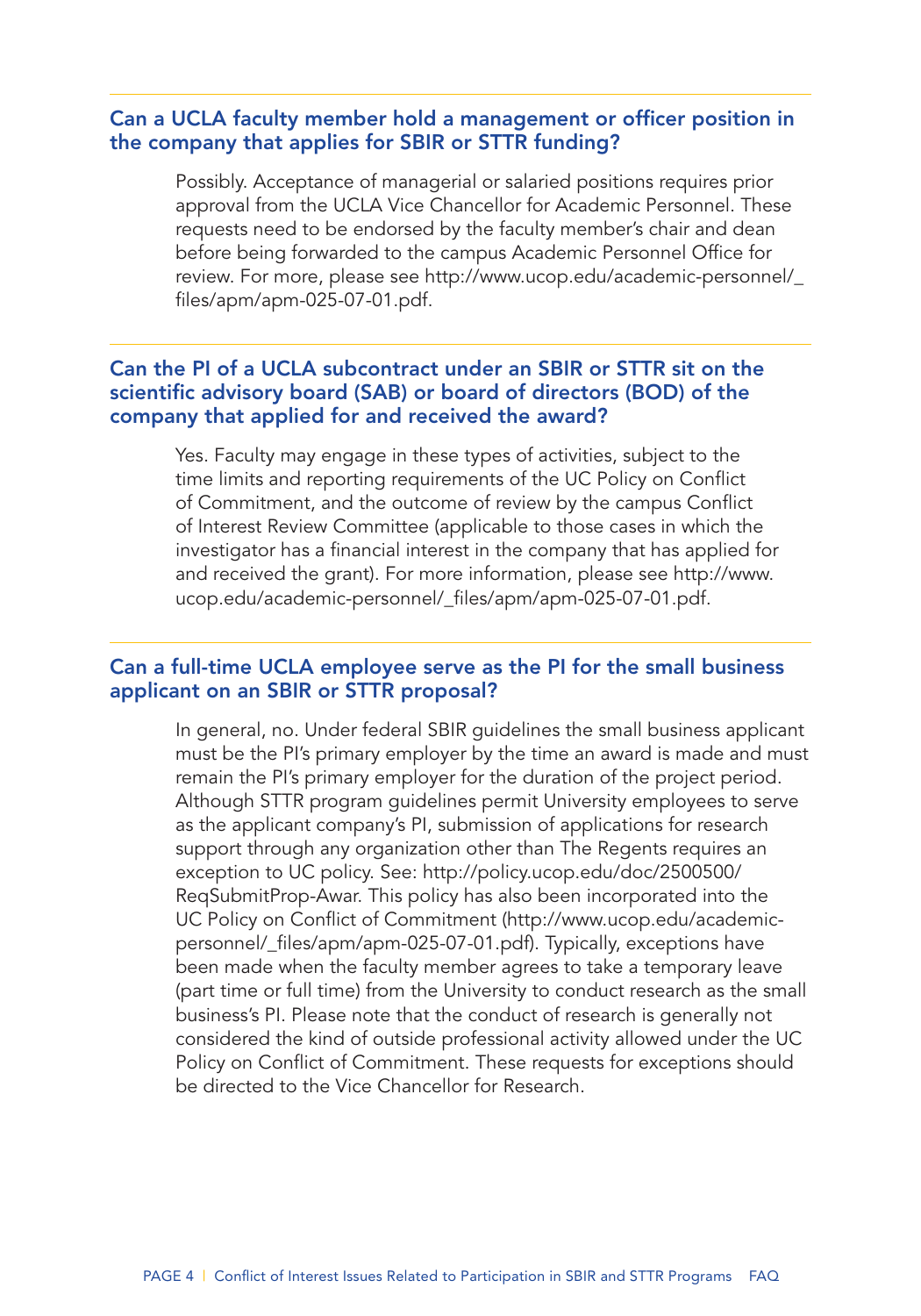### Can a UCLA postdoctoral scholar serve as the PI for the small business SBIR or STTR applicant?

As indicated in the preceeding information, permission to submit applications for funding through any organization other than The Regents requires an exception to UC policy from the UCLA Vice Chancellor for Research. Exceptions for postdoctoral scholars are typically considered only when an individual's training is virtually finished and he/she is in the job market. Approval is subject to the postdoctoral scholar's agreement to sever his/her UCLA appointment to become an employee of the small business when the SBIR or STTR award is made.

Please note: Exceptions cannot be made for individuals on H1-B visas because changes in work conditions are not permitted.

### Can students work for a company in which their UCLA supervisor or professor has a financial interest while they are enrolled at UCLA?

Possibly. The potential benefits of involvement in a faculty member's outside activities should be weighed against other considerations such as the student's ability to concurrently work and go to school. While there are no express policies that prohibit a student from working outside the University, student employment should not eclipse educational activities or hinder progress toward a degree. Additionally, under the UC Policy on Conflict of Commitment (section 50) faculty must obtain prior approval from their department chair before involving students in companies in which they have financial interests. In this context, involvement means any substantive activity, whether compensated or not. For more, please see [http://www.ucop.edu/academic-personnel/\\_files/apm/apm-025-07-01.pdf.](http://www.ucop.edu/academic-personnel/_files/apm/apm-025-07-01.pdf)

Students who are also UCLA employees should refer to the question below regarding staff employees who wish to take on outside responsibilities for an SBIR or STTR applicant.

### Can UCLA staff or non-faculty academic appointees take on outside responsibilities for a small business SBIR or STTR applicant?

Per UC policies and principles, including Personnel Policies for Staff Members, number 82 (Conflict of Interest), non-faculty employees (such as staff and appointees in the research series) are not permitted to engage in activities which create a conflict of interest between their University responsibilities and other interests or obligations. Additionally, outside employment should not interfere with the performance of employees' University duties. [See: http://policy.ucop.edu/doc/4010421/PPSM-82](http://policy.ucop.edu/doc/4010421/PPSM-82)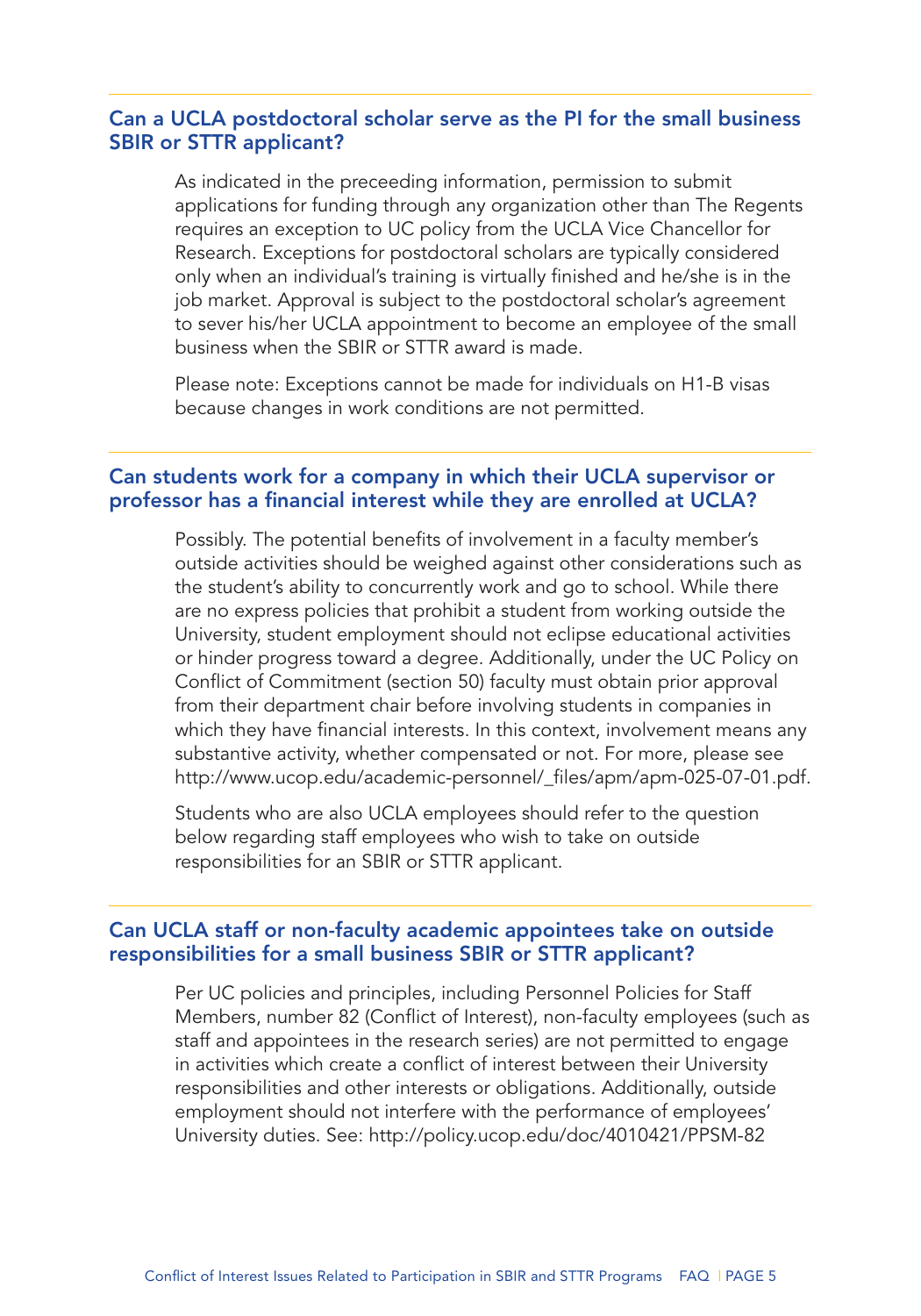This policy has been interpreted to mean that an employee should not devote any of his/her UCLA working time or use any University resources—including his/her office or office equipment—to conduct company (i.e., non-University) business. A number of factors, including the employee's UCLA responsibilities and proposed company responsibilities, the nature of the company, and the company's relationship to the University, need to be considered.

Staff employees (including students who also hold staff titles), and nonfaculty academic employees who (a) are considering involvement in outside responsibilities for a small business SBIR or STTR applicant or (b) are already involved in a small business that wants to apply for an SBIR or STTR grant should contact the Conflict of Interest Review Committee (CIRC) or Campus Counsel for guidance. Seeking guidance can help to ensure that these outside activities conform to UC policy.

### Does a small business that is applying for an SBIR/STTR award need a license from UCLA to intellectual property that will be used in the research?

The small business should contact UCLA's Office of Intellectual Property and Industry Sponsored Research (OIP-ISR) before submitting its grant proposal to discuss the availability of the intellectual property and whether an option or license is needed. Doing so may prevent potential claims of intellectual property infringement resulting from the company's use of University-owned intellectual property under the SBIR-STTR award.

### Can UCLA accept a subcontract in situations where the research will take place in the lab of a University employee who has a management role, an equity stake, or who is otherwise compensated by the company receiving the SBIR or STTR award?

Probably. However, these situations are subject to review by the faculty Conflict of Interest Review Committee (CIRC) before the University can accept the research support. If the CIRC determines that the situation creates a conflict of interest, it will try to find ways of managing the conflicts. The Assistant Vice Chancellor—Research and the CIRC Chair are available to confer about specific situations prior to formal committee review.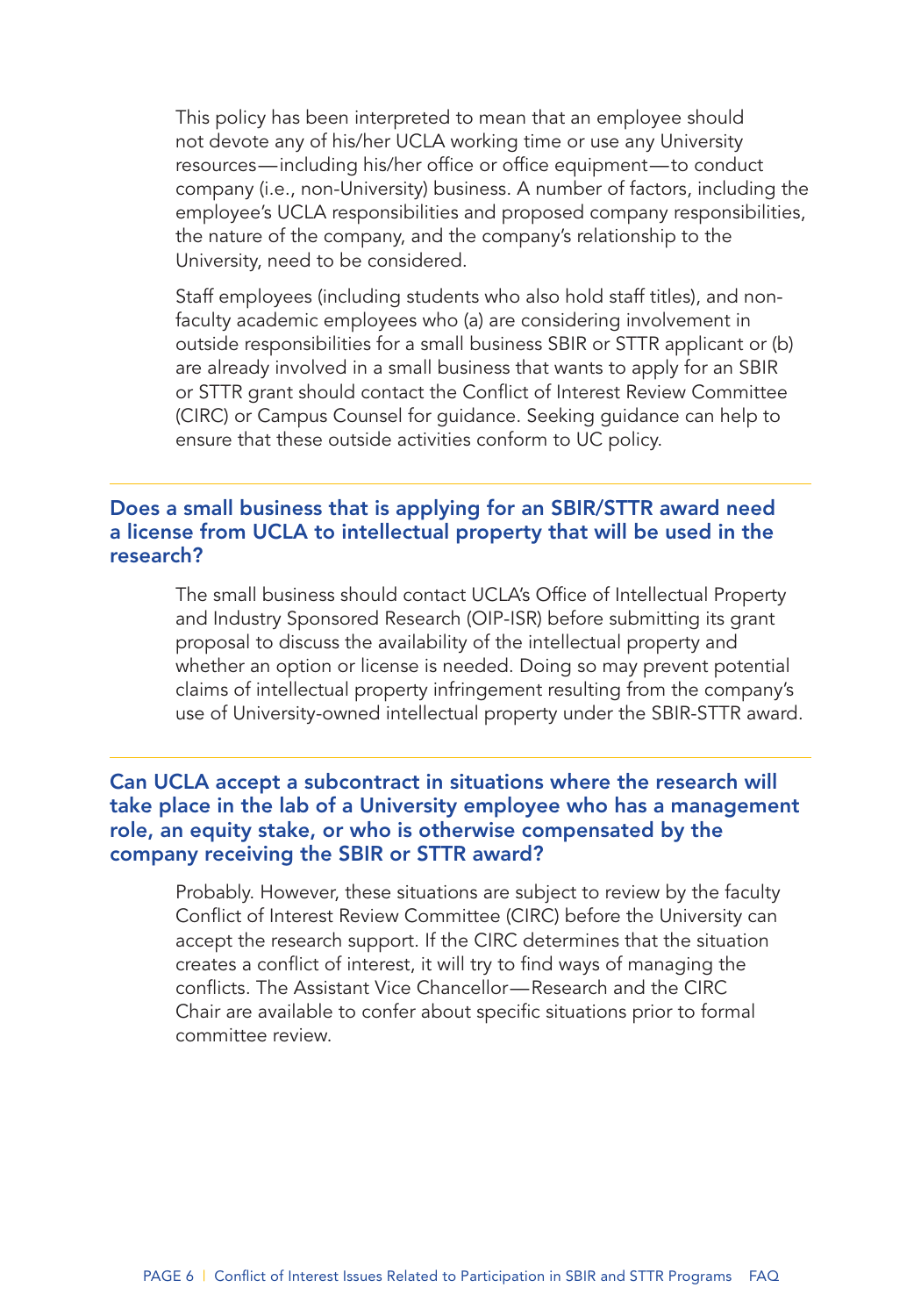## Can the small business's portion of the research be conducted at UCLA?

Unless this program eligibility requirement is expressly waived in writing by the federal government, the company must conduct some of the research in facilities that it owns or controls. The company must conduct at least 67% of the work under an SBIR Phase I grant, at least 50% under an SBIR Phase II grant, and at least 40% under an STTR grant (Phase I or II).

By the time of award, the company must either have its own facilities or control research facilities that will be used to conduct its portion of the proposed research. The small business's portion of the research under an SBIR or STTR grant may not be conducted in a UCLA laboratory unless the space is in an officially designated UCLA incubator such as the CNSI Technology Incubator. Leasing of space in an official incubator provides the company with research facilities that it controls.

Faculty may use their UCLA laboratory to conduct the portion of the work that is subcontracted to The Regents. As indicated above, review by the faculty Conflict of Interest Review Committee (CIRC) is required before the University can accept such research support when the PI or other investigator(s) have financial interests in the small company that has received the SBIR or STTR grant. If CIRC determines that the situation creates a conflict of interest, it will make recommendations for managing or eliminating the conflict so that the research support can be accepted.

UCLA recharge facilities (sales and service activities) that have established rates for external users can provide goods and services to small businesses conducting research under SBIR and STTR grants per the facility's standard operating procedures. The exception is a recharge unit which operates under the supervision of a UCLA employee who has a financial interest in the small business that wants to access the facility. Questions about exceptions should be referred to the Assistant Vice Chancellor—Research or the CIRC.

### Can UCLA faculty or staff represent the company in subcontract negotiations with UCLA?

To avoid possible violation of the California Political Reform Act, no one with a UCLA appointment (including faculty, staff, students who also hold staff or academic appointments, and non-faculty academic appointees) may influence or participate in making business decisions between that outside entity and The Regents.